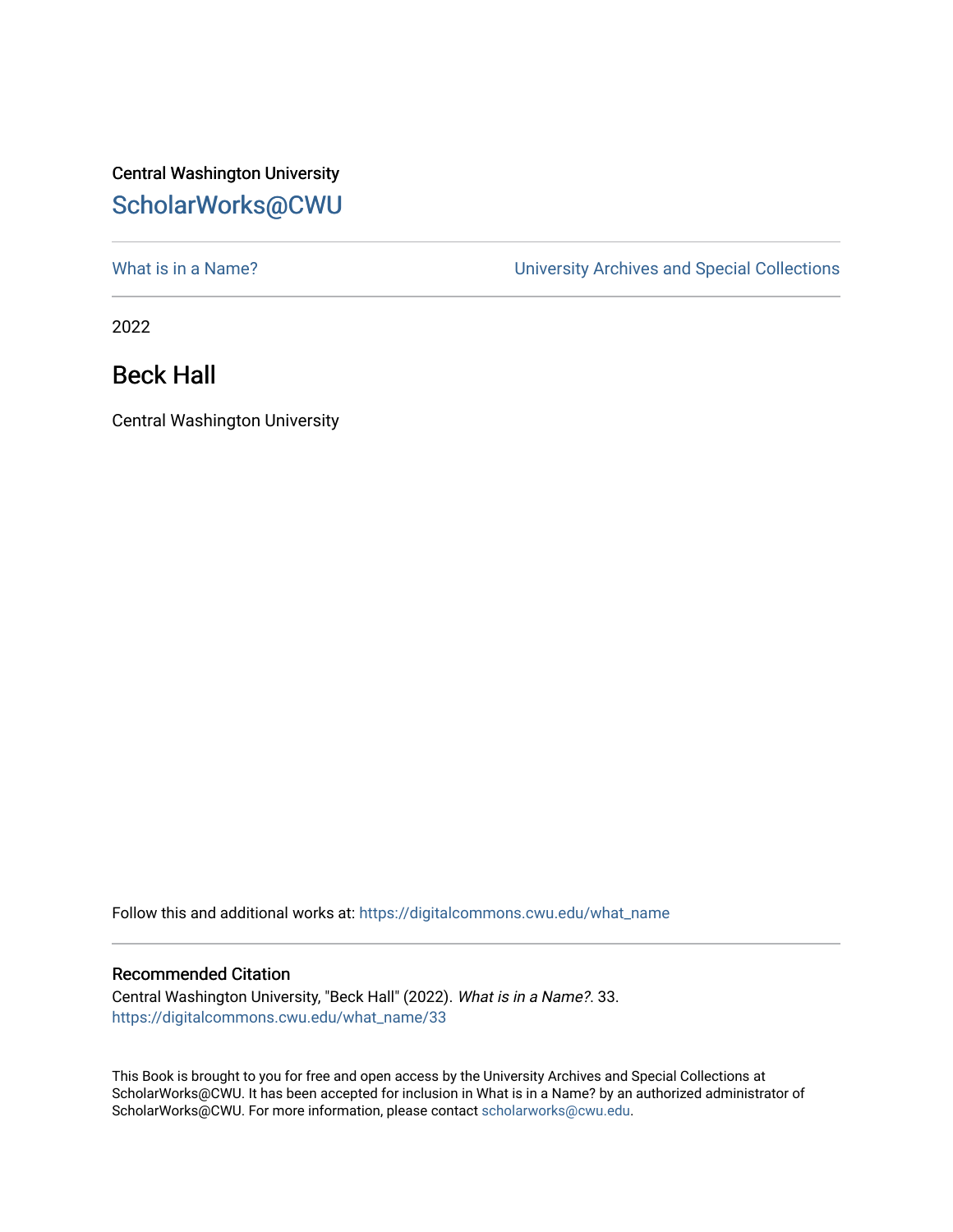What's in a Name? Beck Hall

If any particular professor could be considered an academic superstar during Central's early decades it might be George Beck, who taught geology and the sciences at the Washington State Normal School (WSNS), now known as Central Washington University, from 1925 to 1959.

Beck was born in Alvord, Iowa, on December 26, 1892. He attended public schools in Minnesota and eastern Washington before his family settled in tiny Marlin, Washington (northeast of Moses Lake), where he graduated from high school in 1910.

He began teaching history and music at Snoqualmie High School in 1914 and later that year entered the University of Washington. After taking classes for two years (1914-16), he returned to teaching high school for several years at Moses Lake, Ephrata, and Yakima.

In 1925, he was hired by the WSNS to teach music and introductory science (he founded the Pep Band in 1926). He also returned to college, earning a BS in botany from Washington State College (now Washington State University in Pullman) in 1931. In 1934-35, he studied geology at the University of Washington, finally receiving his MS in geology from UW in 1947.

In addition to his teaching at Central, he served as a geologist for the Civilian Conservation Corps camp in Kittitas County from 1935-37, and served as head of the Science and Health Division at Central after 1942.

In 1931, while hunting for rocks in the Vantage area, Beck uncovered part of an 18-inch stone log, which extended about six feet into a hard layer of basalt. No wanting to damage the log of petrified wood, he left it in place, hoping to return someday to excavate the site, which appeared to have several such logs.

However, according a 1957 article in the *Campus Crier* student newspaper, a few months later the Washington highway department started to build a new, wider road through the area that would have destroyed the site where he found the logs.

"Action began at once," the paper noted. "Mr. Beck asked the Ellensburg Kiwanis Club and the Chamber of Commerce to help have the area set aside as a reserve, and he asked the highway department to change its survey slightly.

"Thus, with the invitation and acceptance of the state parks board, the Gingko Petrified Forest had its start."

From 1935-37, a CCC camp was assigned to the site, which became a state park in 1935. The Corp erected several stone buildings at the park, which are stilled used as a museum and visitors center.